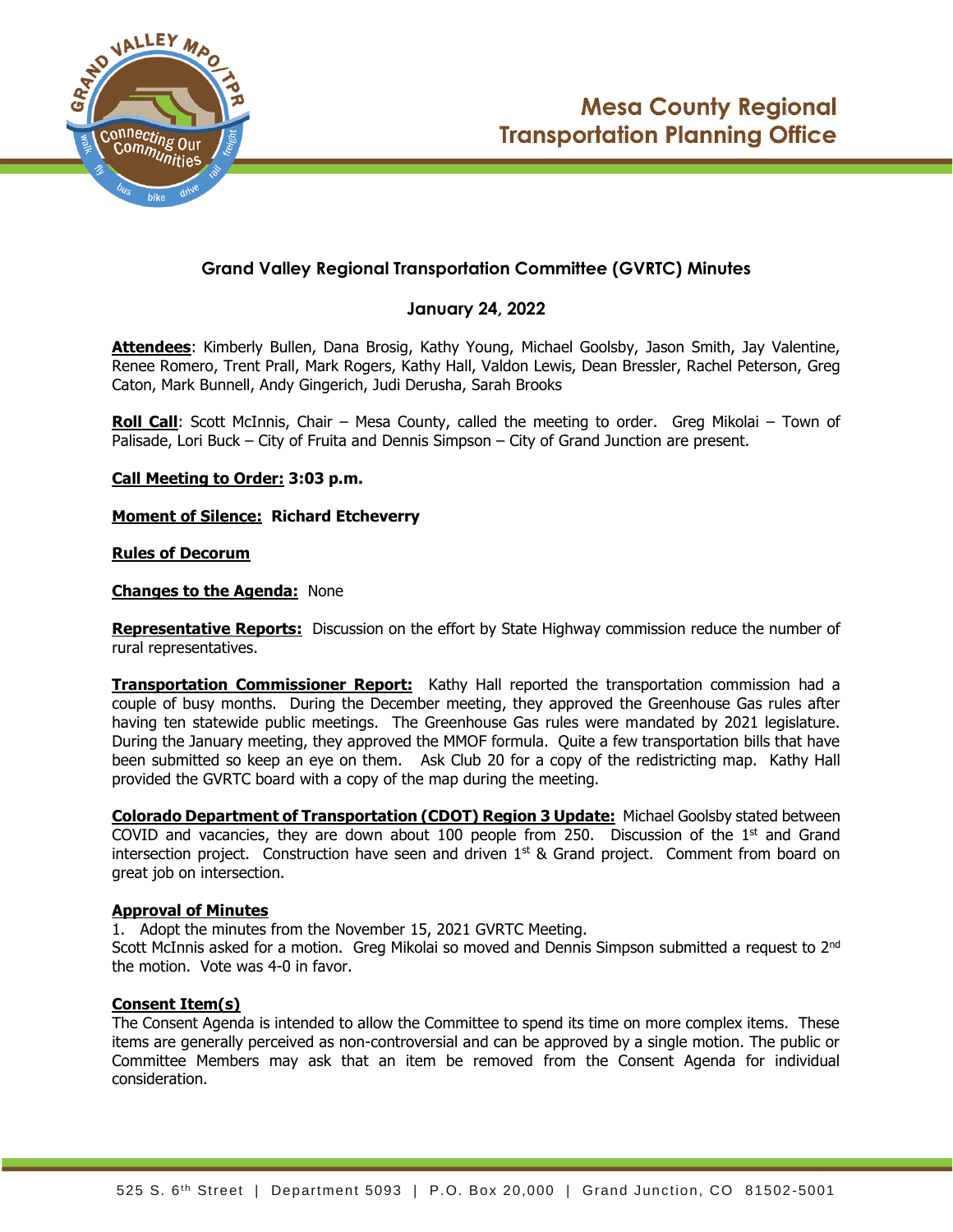2. Adopting Resolution 2022-001 setting targets by supporting the updated 2018-2022 targets established by the Colorado Department of Transportation for the Safety Performance Measures and authorizing the Chair to sign – Dean Bressler, RTPO

See resolution. Each year CDOT is required to set targets in consultation with the MPO's. This started back in 2018. The MPO can set our own or support CDOT's targets. Each year, GVRTC has adopted CDOT's targets. Staff's recommendation is to support the CDOT's targets. There are not any financial obligations.

Scott McInnis asked for a motion. Dennis Simpson so moved and Lori Buck submitted a request to 2<sup>nd</sup> the motion. Vote was 4-0 in favor.

#### **Individual Consideration Item(s)**

Please limit public comment to a maximum of five (5) minutes per speaker (unless otherwise restricted by the Chair).

3. Maintenance Facility Discussion- Seeking approval by the GVRTC to move forward with the next steps for the design of the fleet maintenance facility- Dana Brosig, RTPO See attachments. The City of Grand Junction started repairing GVT buses in 2012 as the fleet was converted to CNG. The County Fleet facility is not built to maintain CNG vehicles.

There is funding available at the State and Federal level and the new MMOF funding approved by the Transportation Commission can be used for transit.

There are bus facility grants that are available annually. To be competitive, the facility needs to be designed to at least 30%. Can use ARPA funds for design which is 100% federal. Staff have been in discussion with City of Grand Junction on the logistics as well as with other transit agencies who have construction maintenance facilities.

There would need to an IGA between Grand Junction and Mesa County regarding the facility. Once designed would then go after additional funding for construction.

Equity analysis will be required as part of the federal requirements. Includes looking at demographics and not disproportionately affecting one community over another. An environmental analysis is also required.

Who's going to own the building? This will need to be a discussion with Grand Junction and Mesa County and related to the grants received. The Grand Junction City Council has not yet discussed this as a board.

The existing/dedicated Grand Junction fleet mechanics would move over to the transit facility. Having mechanics being able to work on both City fleet vehicles and GVT will maximize the efficiencies. The new facility won't be any new net employees and the supervision would be by the City and would be City mechanics.

Discussion of cost analysis that was completed. Would build up to what is needed and not jump to five from three mechanics right away.

#### Public Comment: NONE

Discussion of the need to have a GVRTC member on the selection committee when prior contracts aren't done that way. Recommend the contract come before the GVRTC before going to the BoCC.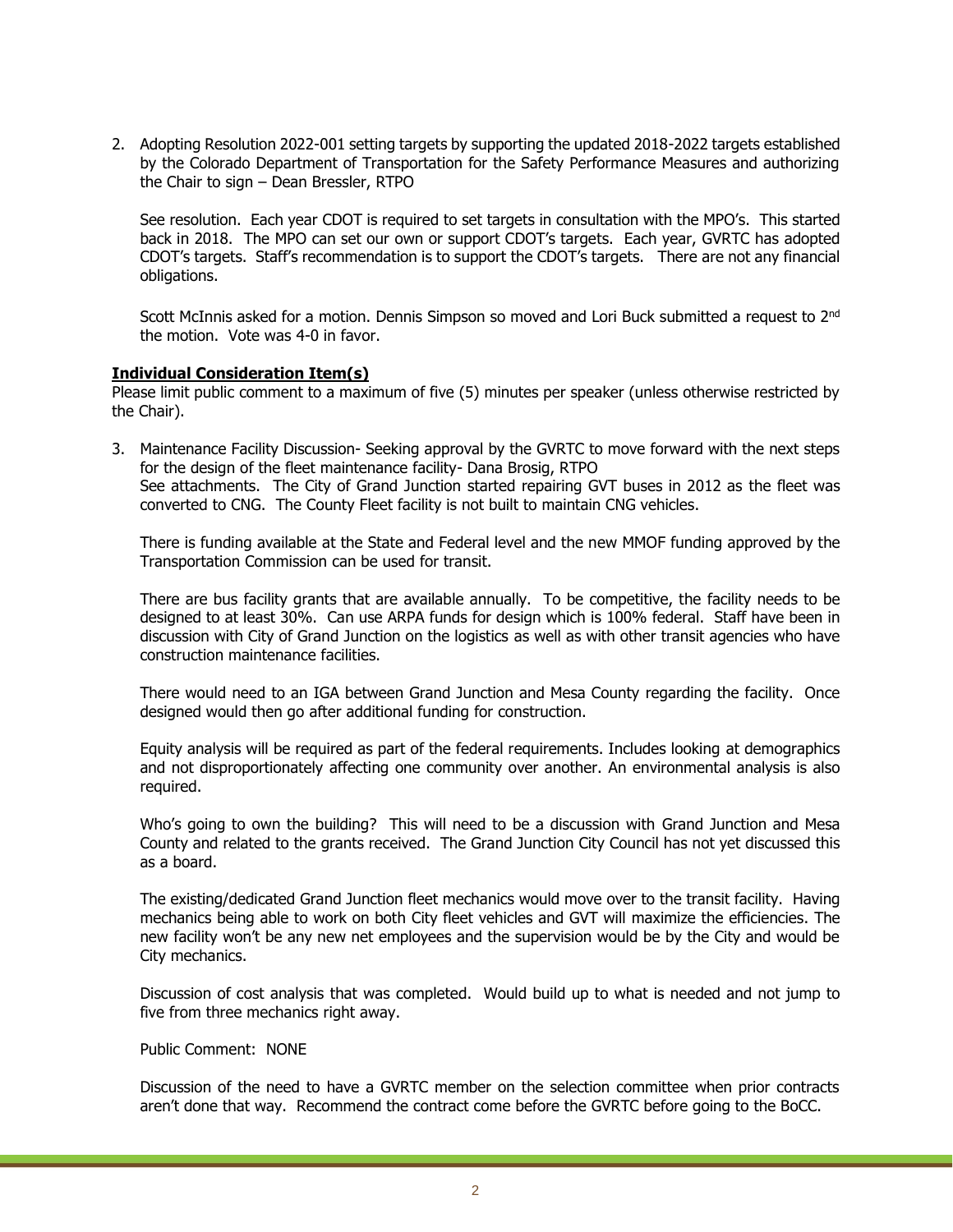Scott McInnis asked for a motion. Greg Mikolai moved that the GVRTC board allow staff to move forward with next steps for the design and environmental for the new maintenance facility with GVRTC board approval of any contracts. Dennis Simpson submitted a request to  $2<sup>nd</sup>$  the motion. Vote was 4-0 in favor.

4. American Rescue Plan Act- Seeking approval by the GVRTC to use American Rescue Plan (ARP) Act funds for projects that support the current and future transit system – Dana Brosig, RTPO See attachments. Mesa County was allocated \$875,516 with requires no local match. These funds can be used for capital or operations since no GVT transit employees were furloughed. These funds must be obligated by 2024 and spent by 2029.

What would be the budget for the projects described? Staff has received a cost estimate from last October for the maintenance facility. It's approximately \$3.1-\$3.5 million.

If we approved today, what are the next steps? What monies would be required? Staff would submit the projects in the grant through FTA.

Can you change this to getting proposals and get more information to ensure design costs are reasonable? All contracts will be required to go before the BoCC for approval after being brought before GVRTC for review and approval. Not all items on the list will require a procurement process, such as adding an FTE. These six prioritized items will be funded through the ARPA funding.

If #1 is the true priority (maintenance facility), the rest cannot happen until know what spending on #1 is? Correct. Discussion of the purpose of putting all these proposed projects into one grant instead of six separate grants.

Next steps would be to have a more in depth discussion with City of Grand Junction regarding the maintenance facility.

If the GVRTC does not do what you asked, will we slow you down, yes as we won't be ready for when competitive grants become available. If we are not ready, then will be delayed another year.

Staff can amend the ARPA grant projects but would need FTA approval.

Public Comment: None

Scott McInnis asked for a motion. Greg Mikolai moved to approve the ARP funding based on the prioritized projects as presented. Lori Buck submitted a request to 2<sup>nd</sup> the motion. Vote was 4-0 in favor.

#### **Briefing Item(s)**

Briefing items are intended to allow the Committee to give Staff guidance in the day-to-day operations of the Regional Transportation Planning Office, or to hear general presentations from others.

5. GVT Fleet Maintenance Update – Jay Valentine, City of Grand Junction

See attachments. Tracked available it of the GVT fleet starting in 2019 and was at 98% chance that GVT fleet was available. As buses aged, the availability deteriorates. 2021 77% was available for use. Aside from age, there is still the ongoing supply chain issues and microchip shortage. Continues to be long delays and available of these parts from weeks to months. Trying to source parts the best we can.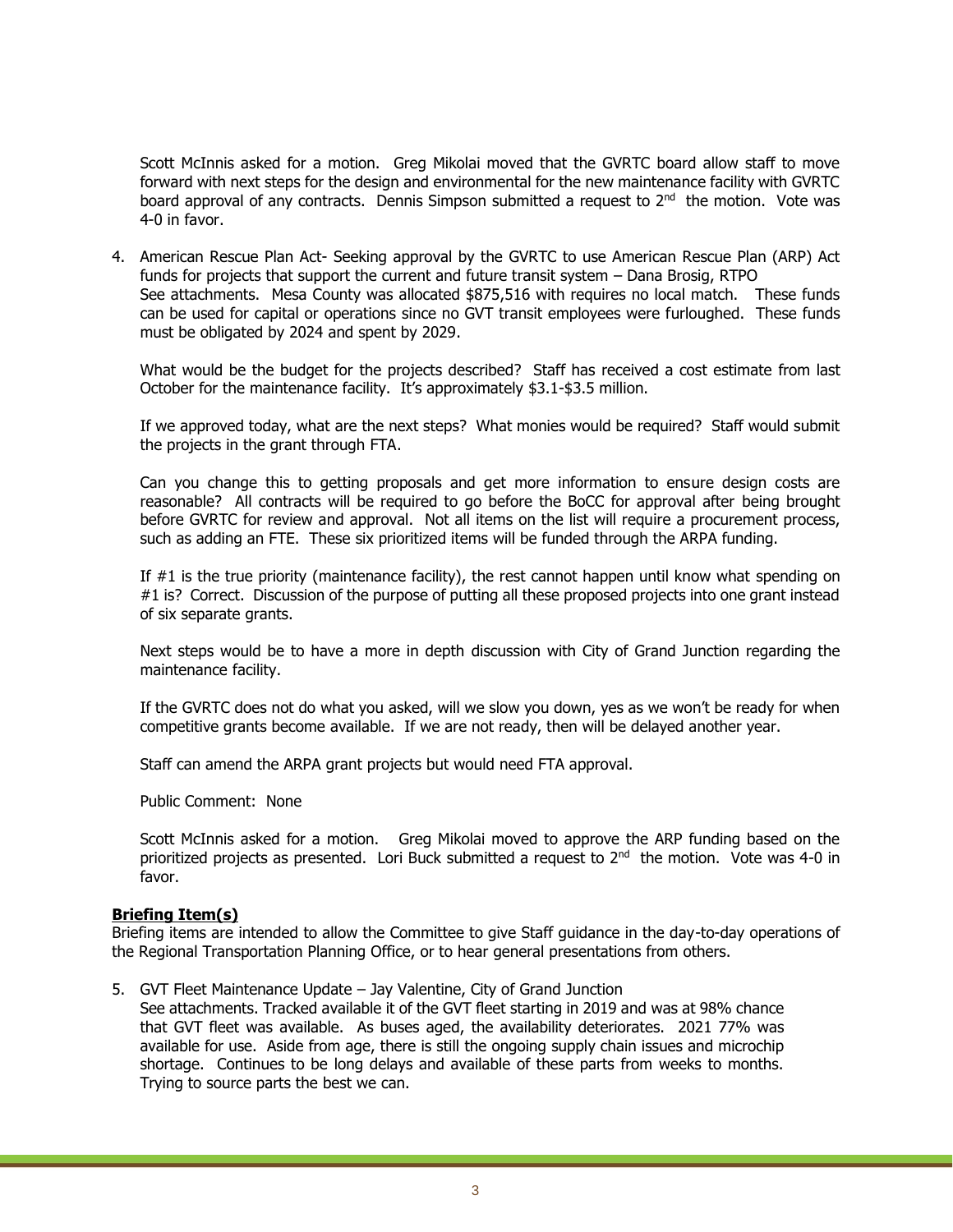Discussion of maintenance hours. Have increased in 2021. Discussion of Maintenance Repair Unit (MRU) calculations. A bus takes about 12 units. There are currently three dedicated GVT mechanics but have utilized other City mechanics to work on buses. The MRU calculation reflects the need for 5.1 mechanics.

Schedule vs non-scheduled maintenance-truly a function of fleet availability. Many times scheduled PM's are missed in order to keep the routes in operation. Have found several units that are showing early signs of engine failure. Repair orders have increased.

Regarding preventative maintenance (PM's) being completed on time. The goal is 90% on time. The first two quarters did well, however the fourth quarter was at 80% on time. Continue to schedule PM's 7-12 days in advance by trying to predict when PM's will need to be done. Also working on staggering 1-2 buses scheduled each day.

Discussion of the number of buses out due to accidents that were not the fault of the GVT driver.

Discussion of three cutaways that still have not have been delivered due to fire suppression system not being installed and now cannot get the parts.

6. RTPO Year in Review- Andrew Gingerich, RTPO

Activities of the MPO over the past year discussed including development review, recent grants and programs, and planning efforts underway. Activities of GVT over the past year discussed. Like the rest of the country, the pandemic has significantly affected GVT ridership. Looking ahead, GVT staff want to focus on understanding existing ridership in order to better serve the community under current conditions. There will be future opportunities coming for transit, but we also need to address current challenges if we are to make improvements to transit service.

## 7. Mobility Hub Update- Dana Brosig, RTPO See attachment. There is another workshop coming up and the board will be receiving an invitation. Staff is taking a step back and getting the different players together. CDOT is leading this effort. 2/17 is the workshop at Convention Center.

Staff applied for a grant and it was denied. What's the purpose of this workshop? The RAISE grant is opening up again. The first grant application going for construction funds and was rushed. Now taking a step back and doing the planning process in more detail.

Any further discussion on whose going to own it? No decision made, but working with Julie George from CDOT and letting everyone know there is interest in GVT being integrated into the hub. Meaning moving the transfer center to the mobility hub location.

8. GVT Operations Report for December 2021 – Valdon Lewis, GVT

See attachment. Regarding safety year to date, Transdev did pretty well. Finished with 0.93 preventable crashes per 100,000 miles, for Fixed Route. This is an improvement over 2020. Passenger injuries when down 0.37 per 100,000 miles. Most come from hard braking when a bus is cut off for example. Transdev is now using a technology called Mobileye, which was installed in December. It has sensors when have people to the side of you or a vehicle too close to the front of you. Gives the driver an audible alert. Tells driver when leaving the lane.

Extremely grateful for the additional driver wage funding provided for 2022. Have not seen an increase in applications. Down 6 drivers still and just had another driver retire at beginning of January. Regarding the utility staff, were supposed to be adding a supervisor position for